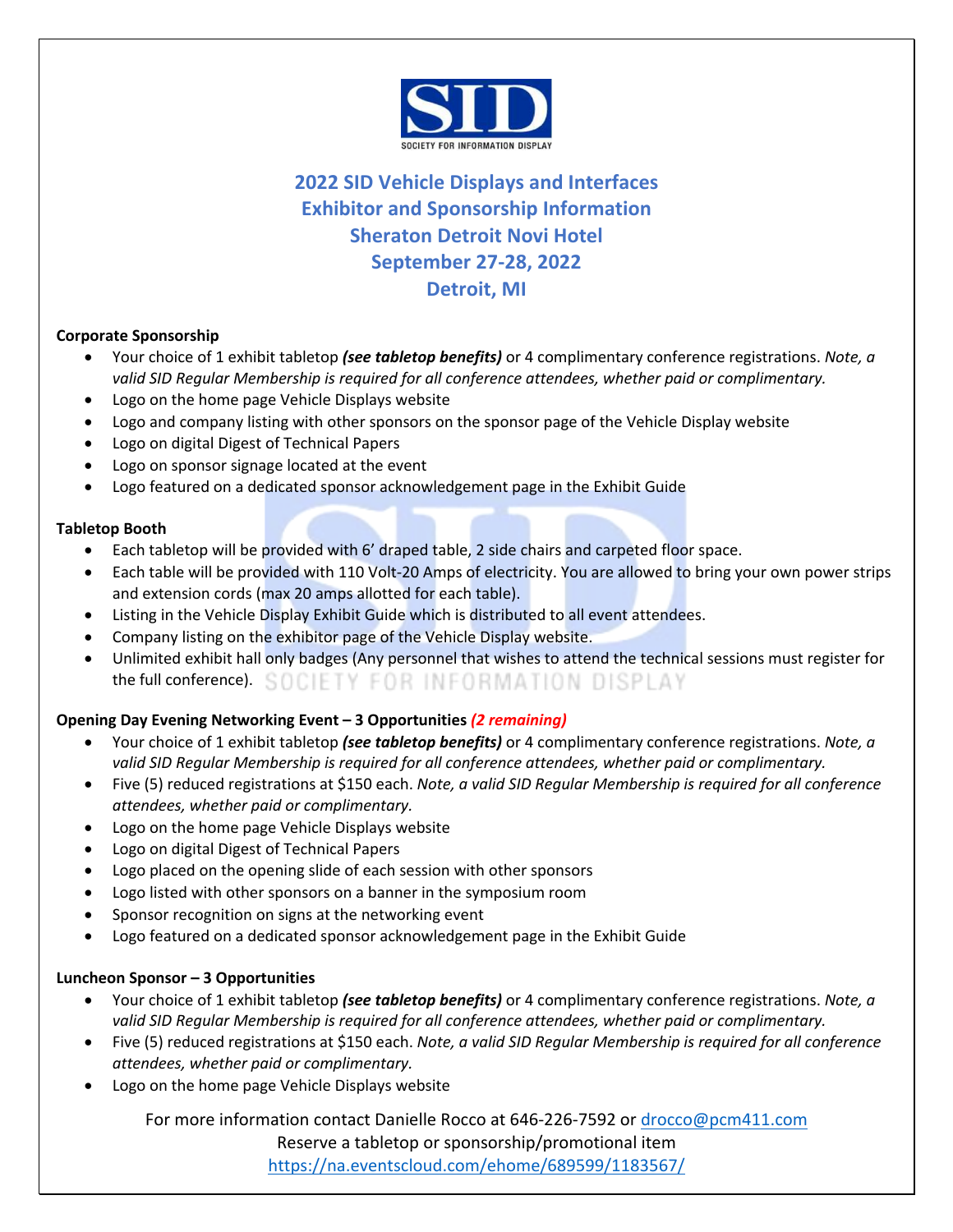- Logo on digital Digest of Technical Papers
- Logo placed on the opening slide of each session with other sponsors
- Logo listed with other sponsors on a banner in the symposium room
- Sponsor recognition at the luncheons. Lunch is available to all attendees on both days of the conference.
- Logo featured on a dedicated sponsor acknowledgement page in the Exhibit Guide

#### **Continental Breakfast and Snack Break Sponsor – 3 Opportunities** *(2 remaining)*

- Your choice of 1 exhibit tabletop *(see tabletop benefits)* or 4 complimentary conference registrations. *Note, a valid SID Regular Membership is required for all conference attendees, whether paid or complimentary.*
- Five (5) reduced registrations at \$150 each. *Note, a valid SID Regular Membership is required for all conference attendees, whether paid or complimentary.*
- Logo on the home page Vehicle Displays website
- Logo on digital Digest of Technical Papers
- Logo placed on the opening slide of each session with other sponsors
- Logo listed with other sponsors on a banner in the symposium room
- Sponsor recognition at the continental breakfast and break stations. A continental breakfast and snack breaks are available to all attendees on both days of the conference.
- Logo featured on a dedicated sponsor acknowledgement page in the Exhibit Guide

#### **Registration Sponsorship – 3 Opportunities**

- Logo on the Vehicle Displays & Interfaces conference registration page
- Logo on every attendee registration confirmation email
- Logo on all attendee registration reminder emails
- Sponsorship acknowledgement signs placed around the on-site conference registration area

#### **Badge Lanyard – Exclusive Opportunity - SOLD**

- Lanyard will be distributed to each attendee with their name badge
- Sponsor to provide the lanyard (500 count)
- Delivery date TDB

#### **Attendee Tote Bag – Exclusive Opportunity - SOLD**

- Tote bag will be distributed to each attendee
- Sponsor to provide the tote bag (500 count)
- Delivery date TBD

# **Attendee Notepad – Exclusive Opportunity - SOLD**

- Notepad will be distributed to each attendee at registration and in the session rooms
- Sponsor to provide notepad (500 count)
- Delivery date TBD

#### **Attendee Pens – Exclusive Opportunity - SOLD**

- Pens will be distributed to each attendee at registration and in the session rooms
- Sponsor to provide pens (500 count)
- Delivery date TBD

#### **Attendee Highlighter – Exclusive Opportunity - SOLD**

- Highlighters will be distributed to each attendee at registration and in the session rooms
- Sponsor to provide pens (500 count)

# For more information contact Danielle Rocco at 646-226-7592 or drocco@pcm411.com Reserve a tabletop or sponsorship/promotional item

https://na.eventscloud.com/ehome/689599/1183567/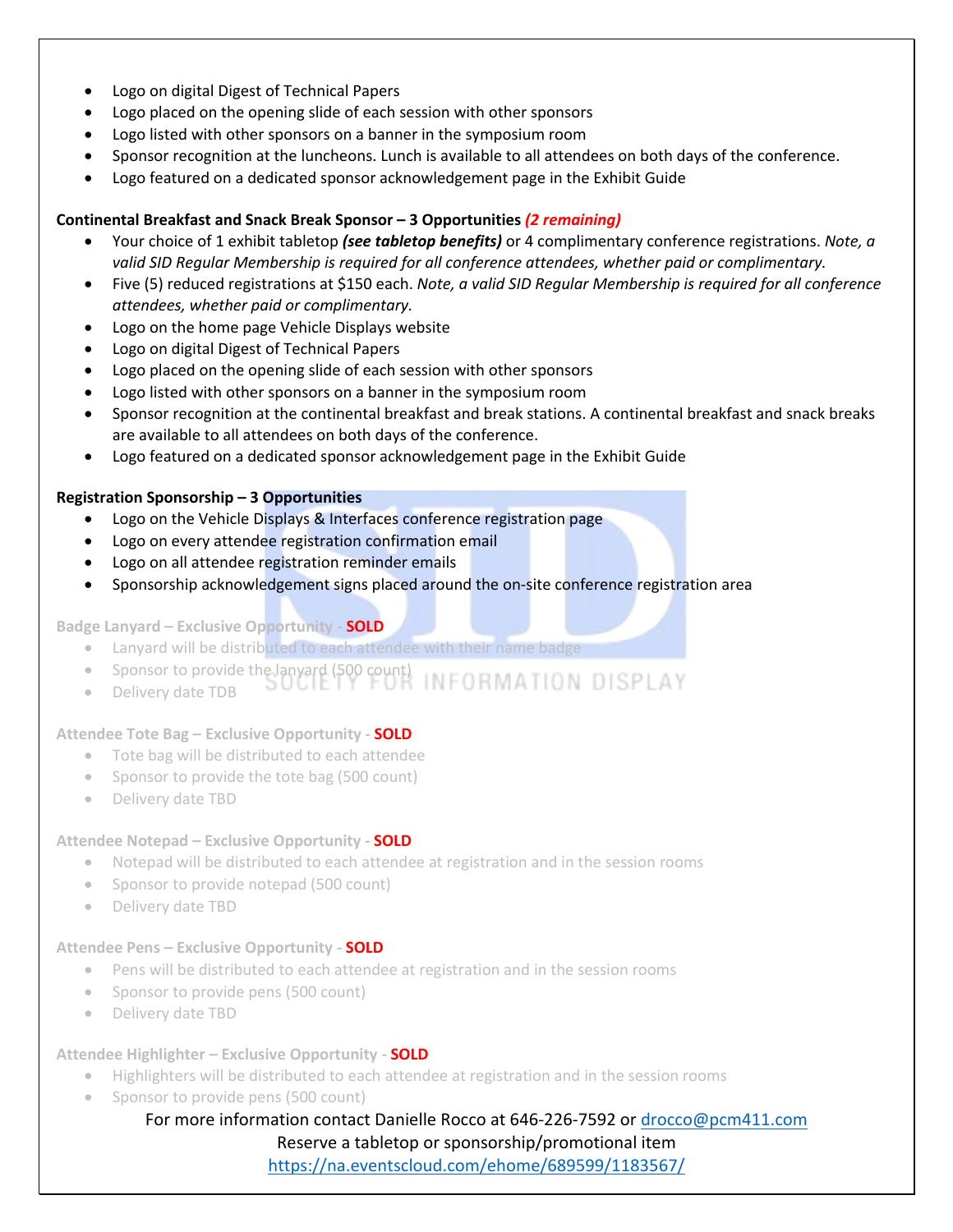• Delivery date TBD

#### **Double-Sided Meter Panels**

- The Vehicle Displays Conference installs and dismantles panels
- Sponsor to provide artwork
- Management will place meter panels in high traffic locations
- 38 inches wide x 84 inches high (the bottom 6 inches of the panel will be covered by the base)
- Deadline August 25, 2022

# **Pre-Event Exhibitor Spotlight Email Program**

- Logo and short write-up added to one of our weekly Vehicle Display attendee emails OR
- Banner ad in one of our weekly Vehicle Display attendee emails
- Space is limited

# **Exhibit Guide Advertisement– Full and half pages available**

- Advertisement placed in the official Vehicle Display Exhibit Guide
- Full-page specs: 8 ½ x 11 inches
- Half-page specs: 7 x 4½ inches deep
- If a bleed is required, please add 1/8 inch on all sides.

# **Company Logo – Vehicle Display website**

• Add your company logo to the homepage of the Vehicle Display website

# **Exhibit Guide Logo and/or Shading**

- Make your company listing stand out by adding your logo (PNG file required)
- Highlight your company listing by shading the background of your listing

# Vehicle Display 2022 Exhibit and Sponsorship Opportunities

|                 |                                                      | Unit    |
|-----------------|------------------------------------------------------|---------|
| Opportunity     |                                                      | Price   |
|                 | Corporate Sponsorship                                | \$2,700 |
|                 | Tabletop Booth                                       | \$1,100 |
| 2 Opportunities |                                                      |         |
| Remaining       | Opening Day Evening Networking Event Sponsor Package | \$4,000 |
| 3 Opportunities | Luncheon Sponsor Package                             | \$3,850 |
| 2 Opportunities |                                                      |         |
| Remaining       | Breakfast and Break Sponsor Package                  | \$3,850 |
| 3 Opportunities | <b>Registration Sponsor</b>                          | \$2,300 |
| Exclusive       | <b>Badge Lanyard - SOLD</b>                          | \$1,250 |
| Exclusive       | Attendee Bag - SOLD                                  | \$1,250 |
| Exclusive       | <b>Attendee Notepad - SOLD</b>                       | \$1,100 |
| Exclusive       | <b>Attendee Pens - SOLD</b>                          | \$1,100 |
| Exclusive       | Attendee Highlighter - SOLD                          | \$1,100 |

For more information contact Danielle Rocco at 646-226-7592 or drocco@pcm411.com Reserve a tabletop or sponsorship/promotional item https://na.eventscloud.com/ehome/689599/1183567/